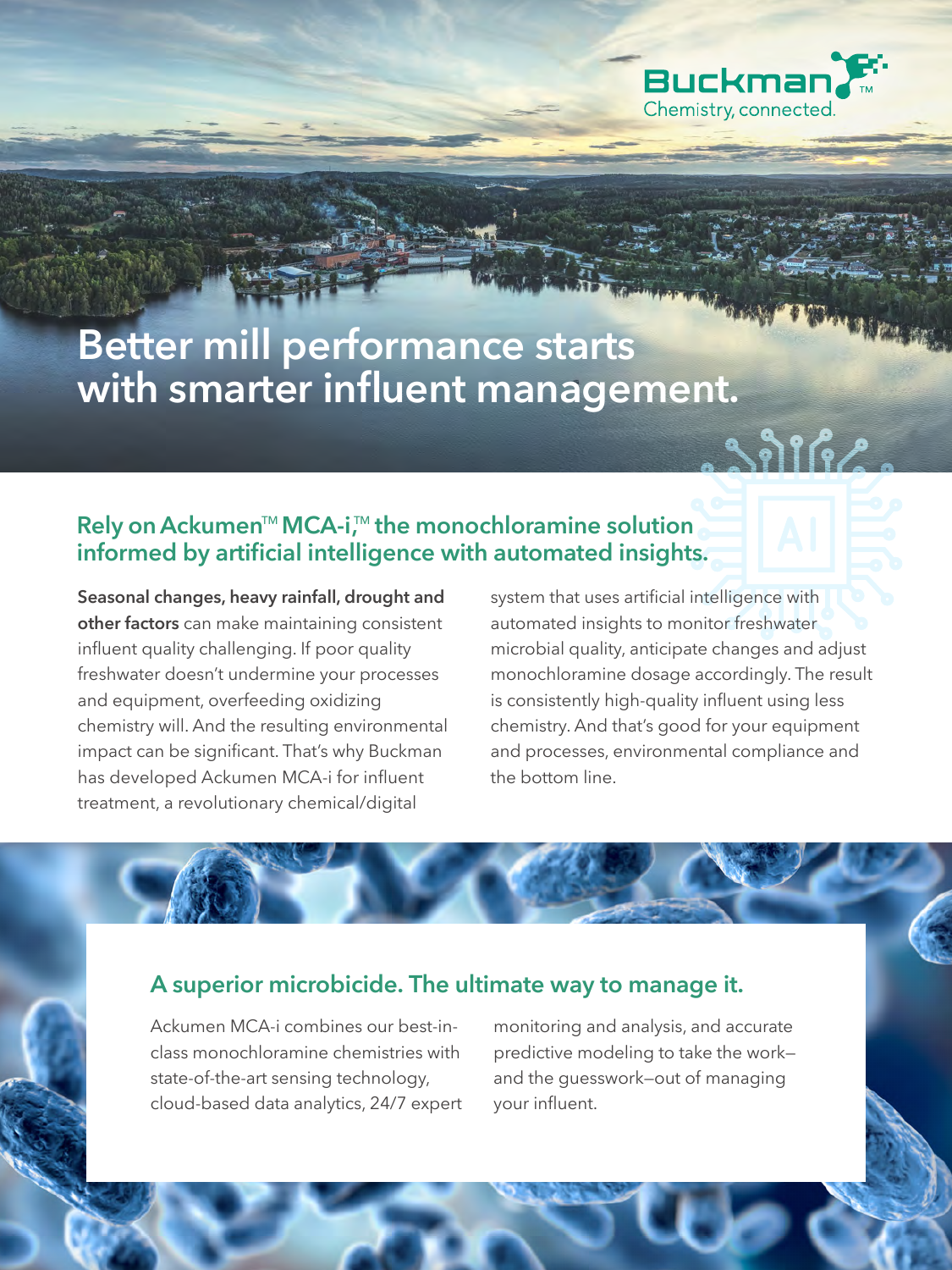# **It's not about data. It's about actionable insights.**

With conventional sensors and digital applications, you can get too much data and not enough meaningful insight. But what if you had the power to see all and the acumen to make every decision easy?

Ackumen<sup>™</sup> MCA-i<sup>™</sup> collects data and lots of it. Its state-of-the-art IoT hardware and software includes an advanced system of wireless sensors along with cloud-based data you can trust. But it doesn't stop there. It takes system monitoring and management beyond the data dump to the insights you care about most and delivers them to you in simple, easy-to-read, actionable system visualization graphics, alarms and notifications via the Ackumen Platform's remote process monitoring system.

## **What's an insight?**

An insight is the detection of a pattern of anomalous behavior; the analysis of its root cause in measurable, rational terms; and finally, a recommended course of action to resolve the issue. Ackumen MCA-i gives you the power to see fouling patterns and corrosion, identify changes in product or water usage, detect process changes, and much more.

Whether at your desktop or on your mobile device, you'll know in real time the status of your system. You'll clearly see how your KPIs are tracking. You'll know at a glance whether an action is needed now or in five days.



#### **Ackumen MCA-i protects your processes and equipment with precise dosing.**

Buckman's MCA uses significantly less bleach than a traditional bleach program and doesn't impact your systems the way traditional halogens can. In addition, our accurate feed equipment ensures the correct amount of chemistry is being fed at all times using data from a variety of sensors as well as manually

entered data. So water variability is reduced. And so are the negative consequences on the powerhouse, cooling towers and paper machine chemistries when oxidizers are overfed. With better efficiency and fewer process upsets, your mill can boost production and product quality.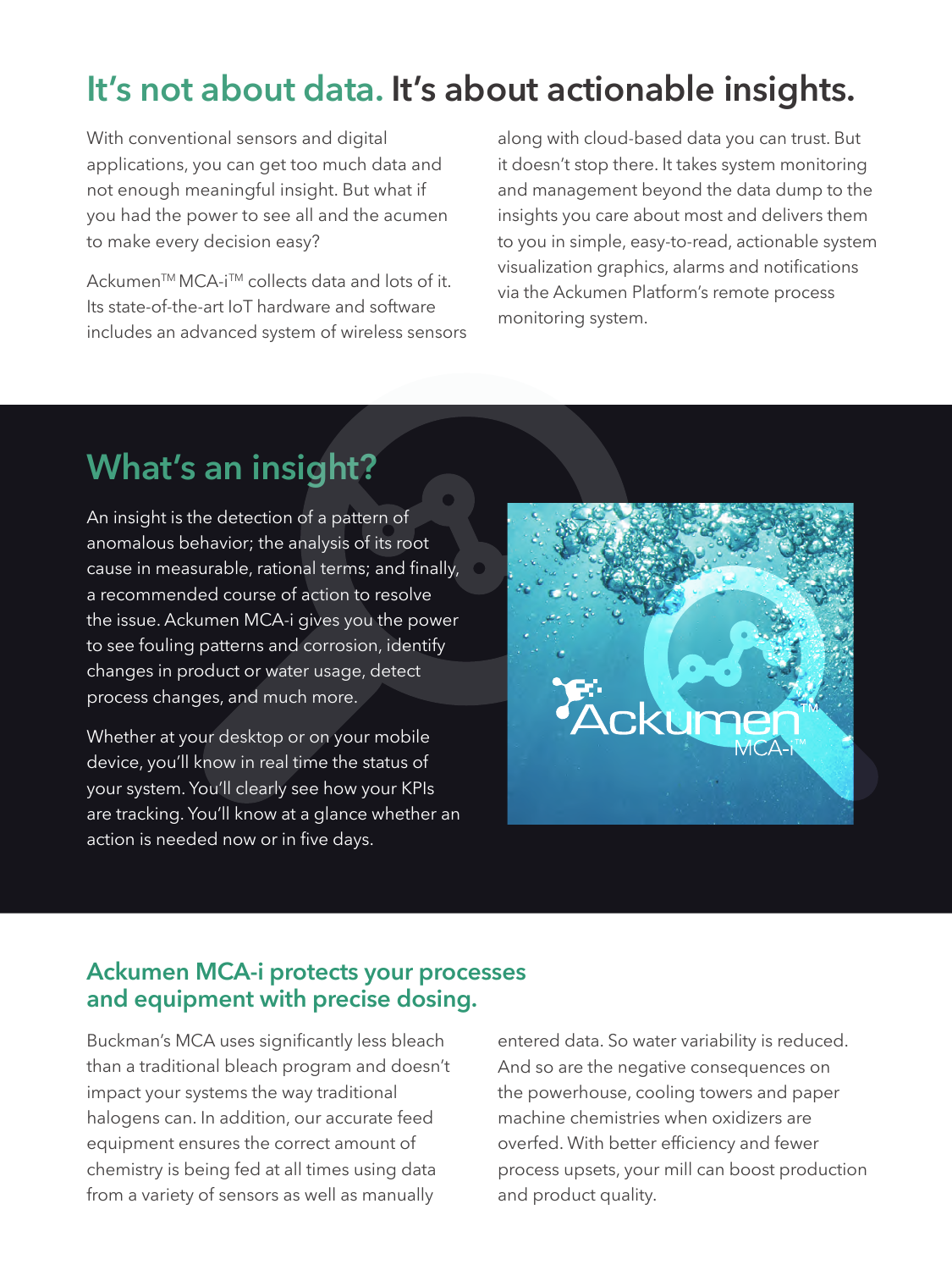#### **Ackumen MCA-i protects people and planet with advanced safety features.**

The MCA-i system comes with feed equipment designed for consistent, accurate delivery with a wide application range and flexible dosing options. Even more important, it offers industry-leading safety. All unit alarms come to your phone. And our feed equipment is the only technology on the market with all these advanced safety features:

- Leak detection
- A built-in separator to keep neat chemicals apart in the case of a line break or other issue
- Automatic flushing of all application lines in case power is lost
- Remote shut-down capabilities
- Regular inspection by Buckman personnel to ensure efficient, safe operation

With MCA-i, you can avoid spills and compliance violations and greatly reduce the potential for human-chemical contact. Buckman's MCA chemistry produces little to no AOX or THMs and is environmentally friendly, reducing the potential toxicity of your mill's effluent. Chemical discharge to lakes and rivers can be significantly reduced.

#### **Ackumen MCA-i protects your peace of mind with expert monitoring, benchmarking and predictive modeling.**

MCA-i is backed by 24/7 monitoring and analysis performed by data scientists and engineers in

our Insights Lab. The Lab deals with events as they happen, assessing every alarm and



eliminating false ones. Chemical engineers working closely with data science experts enable

> us to see around the bend and analyze patterns that are not visible to the naked eye.